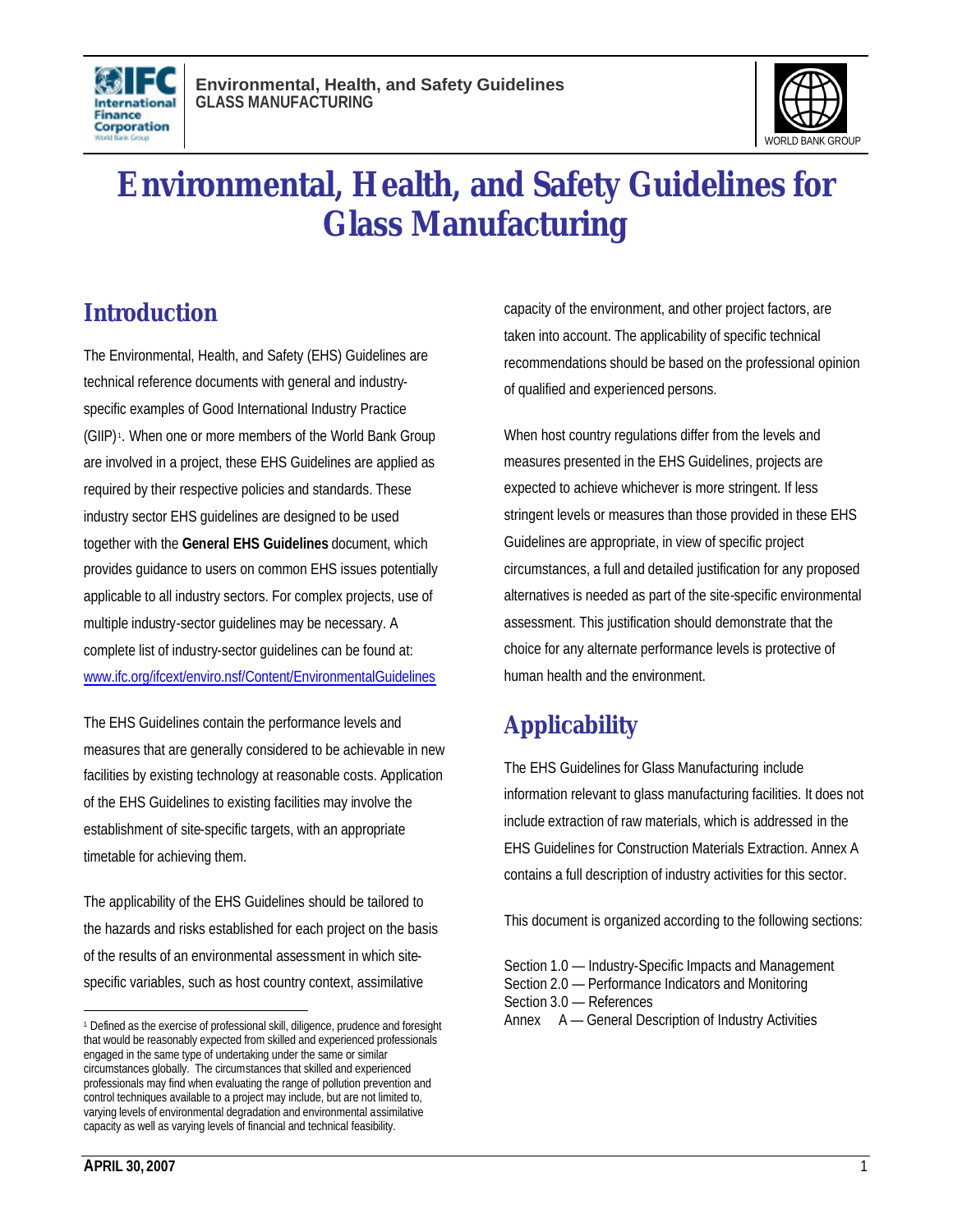



# **1.0 Industry-Specific Impacts and Management**

The following section provides a summary of EHS issues associated with glass manufacturing, which occur during the operational phase, along with recommendations for their management. Recommendations for the management of EHS issues common to most large industrial facilities during the construction and decommissioning phases are provided in the **General EHS Guidelines**.

### **1.1 Environment**

Environmental issues in glass manufacturing primarily include the following:

- Emissions to air
- **Wastewater**
- Solid waste

### **Emissions to Air**

Glass manufacturing is a high-temperature, energy-intensive activity, resulting in the emission of combustion by-products (sulfur dioxide, carbon dioxide, and nitrogen oxides) and the high-temperature oxidation of atmospheric nitrogen. Furnace emissions also contain particulate matter (PM) and may contain low levels of metals. Melting furnaces contribute between 80 and 90 percent of the total pollutant emissions to air from a glass production facility. Emissions from the forming and finishing phases are related to the various types of glass production processes. Container press and blow machines generate most emissions due to contact between molten glass (the "gob") and equipment lubricants. Manufacturing of flat glass, container glass, tableware, and artistic glass production also generates emissions related to combustion in the annealing process where the glass product is maintained at 500–550°C in a controlled cooling process in the "lehr" (annealing oven).

Producers should consider product lightweighting in containers and tableware as an effective means to reduce environmental impacts by increasing the product count that can be manufactured from a given weight of molten glass.

### *Particulate Matter*

Particulates are a significant pollutant emitted by glass manufacturing facilities. All sub-sectors within the glass manufacturing industry involve the use of powdered, granular, or dusty raw materials. Raw materials storage and mixing are common activities for all glass industry sub-sectors. Dust emissions are an expected result of raw materials transportation, handling, storage, and mixing. Dust generated by these processes is typically coarser than the particulates emitted from the hot processes, which have sizes below 1  $\mu$ m, but the small particulates readily agglomerate into larger particles. Whereas dust emitted from handling processes is mostly an occupational health and safety (OHS) issue, PM generated by the hot processes in the batch plant is a potential environmental issue.

The primary recommended prevention and control techniques to reduce dust emissions and minimize potential impacts from raw materials transportation, handling, storage, and mixing include:

- Segregate storage and batch preparation areas from other operational areas;
- Use enclosed silos to store batch materials:
- Reduce the amount of fine particles in the batch by humidification with water or with alkali solutions (for example, sodium hydroxide, [NaOH], sodium carbonate [Na<sub>2</sub>CO<sub>3</sub>]) or by presintering, briquetting or palletizing.
- Implementation of correct loading and unloading practices;
- Raw material batch transportation to the furnaces in enclosed conveyors;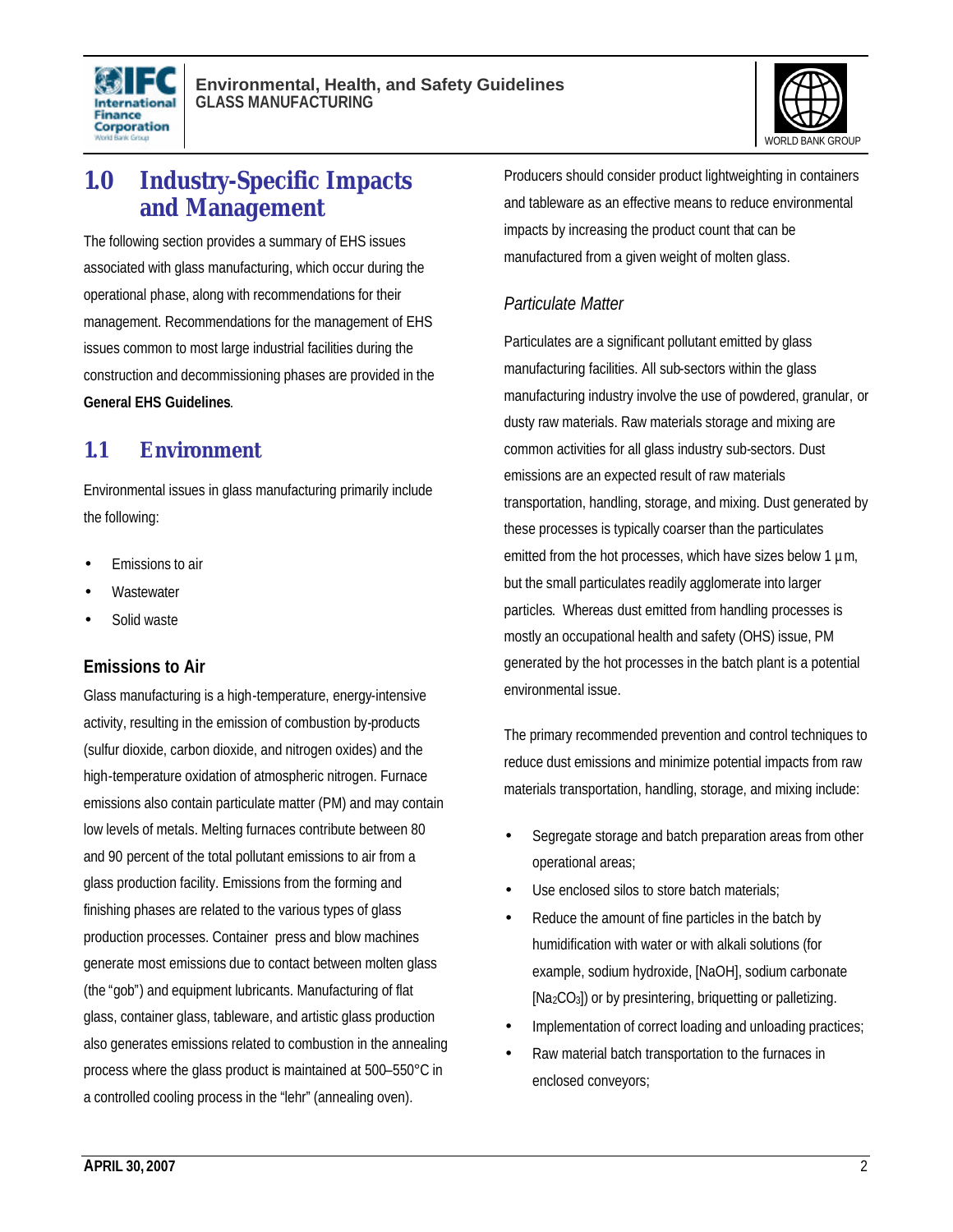



Execution of controls in the furnace feed area (e.g. batch moisturizing; balanced operation of the furnace to keep it at slightly positive (<10 Pa) pressure to improve combustion efficiency but limiting potential for dust emission; dust extraction through filters; enclosed closed screw feeders; and feed pocket enclosure).

The main sources of fine PM emissions to the atmosphere from the melting process include the combination of volatile components from the batch and melt with sulfur oxides to produce compounds that condense in furnace waste gases, the carry over of fine materials in the batch, and the combustion of some fossil fuels.

Prevention and control measures to reduce particulate emissions include:

- Increased cullet utilization;
- Optimization of furnace design and geometry to permit reduction in furnace temperature;
- Use of fuels with low sulfur content:
- Consideration of material charging patterns, grain size, and moisture optimization.

Effective application of the primary particulate control measures described above can result in furnace flue gas particulate emissions concentrations of less than 100 mg/Nm<sup>3</sup> . Unabated particulate emissions increase with furnace age as deterioration of refractory requires increasing energy input, hence velocity of combustion products through the furnace.

End-of-pipe prevention and control techniques to reduce dust emission include the installation of electrostatic precipitators (ESP) or baghouse filters.<sup>2</sup> ESPs may have overall dust collection of 95 to 99 percent and may achieve emission

concentrations of 20 mg/m<sup>3</sup> . However, their cost<sup>3</sup> generally limits their utilization to relatively large glass manufacturing installations with two or more melting units where economies of scale are available. The cost of ESPs and baghouses may vary greatly and depends significantly on required performance and waste gas volume. Baghouses are used for lower waste gas volume, typically up to 20,000 - 30,000 Nm<sup>3</sup> /h of flue gases, whereas ESPs would be more normal at higher flue gas flow rates. Bag filter (also known as 'bag house' or 'fabric filter') 4 systems are also highly efficient with a collection efficiency of 95 to 99 percent.

### *Nitrogen Oxides*

 $\overline{a}$ 

The main emission sources of nitrogen oxides  $(NO<sub>X</sub>)$  are the generation of thermal NO<sub>x</sub> caused by high furnace temperatures, the decomposition of nitrogen compounds in the batch materials, and the oxidation of nitrogen contained in fuels. Conventional primary process modifications are usually based on the following techniques or a combination thereof: reduced air / fuel ratio, staged combustion, low  $NQ_x$  and sealed burners, and fuel choice. An additional effective measure is to run furnaces under slightly reducing conditions.

It is important to minimize combustion air supply to furnaces, in order to enhance energy efficiency and restrict NO<sub>x</sub> formation. It is generally recommended to maintain  $0.7-1$  percent  $O<sub>2</sub>$  in unit melters and  $1-2$  percent  $O<sub>2</sub>$  in end-port furnaces, measured at

 $\overline{a}$ 

<sup>&</sup>lt;sup>2</sup> Installation of these types of abatement units is considered the best available technique as defined by European Union legislation.

<sup>&</sup>lt;sup>3</sup> Capital costs (including acid gas scrubbing) are generally in the range of €1.0 to €1.5 million for a 50-100 ton/day furnace (either baghouses or ESP), and €2.5 to €3.5 million for a 500 ton/day furnace (typically ESP). The annual operating costs range between €50,000 and €250,000 if the by product is reused in melting process though this requires consistency of color. The cost of by product disposal is very high and can double these operating costs. Capital costs for installation of end-of-pipe treatment are usually higher for existing rather than new plants, particularly where space restrictions need to be considered.

<sup>&</sup>lt;sup>4</sup> Although bag filters are efficient at lower temperature, temperature control is essential. This control is needed to prevent corrosion due to acid condensation generated by low temperature and to ensure that the filter integrity is not compromised through thermal destruction caused by excessively high temperature. Additional information about the applicability and performance of PM control techniques is presented in the **General EHS Guidelines.**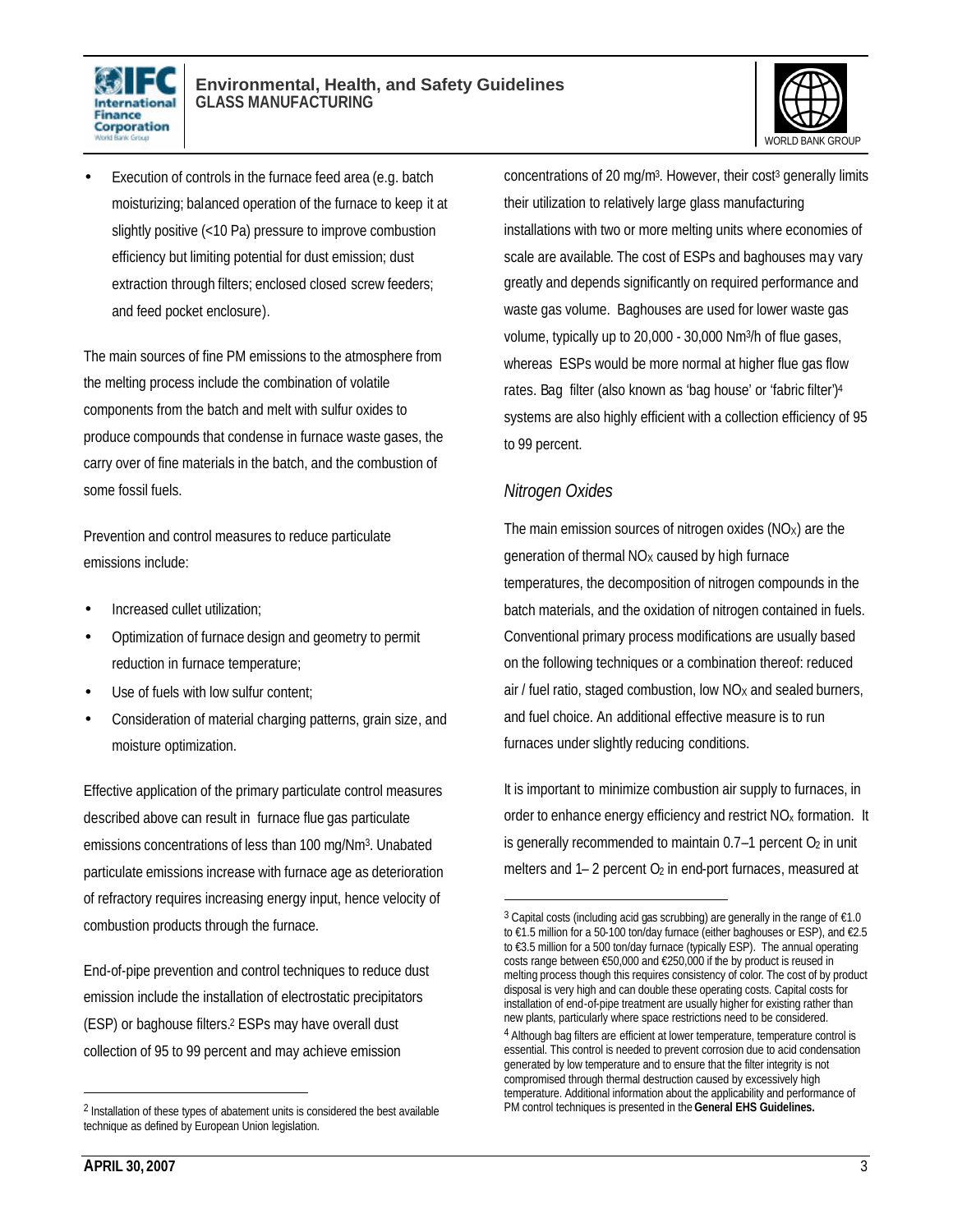



the combustion chamber exit and to monitor the carbon monoxide (CO) level, which should be kept as low as possible (200–300 ppm to 1,000 ppm CO maximum).

Other primary process measures to be considered include the selection of oxy-fuel melting (full  $O_2$  firing or partial  $O_2$  firing), discussed in Annex A, and the selection of low NO<sub>x</sub> furnaces<sup>5</sup>.

End-of-pipe (secondary) pollution-control techniques for reduction of  $NO<sub>X</sub>$  emissions in glass manufacturing include the following, which should be implemented in cases where primary measures do not achieve necessary NO<sub>x</sub> levels:

- Chemical reduction by fuel (e.g. the 3R process);
- Use of Selective Catalytic Reduction (SCR).

The use of Selective Non-catalytic Reduction (SNCR) is not a widely adopted practice in the glass industry. Additional information about the applicability and performance of  $NO<sub>x</sub>$ emissions controls is provided in the **General EHS Guidelines.** 

### *Sulfur Oxides*

The presence of sulfur oxides  $(SO<sub>x</sub>)$  in waste gases from glass furnaces depends on the sulfur content in the fuel and the sulfite / sulfate / sulfide content in raw materials , particularly the addition of sodium or calcium sulfate for glass oxidation.

The recommended pollution control techniques to reduce sulfur dioxide (SO2) emissions include the following:

- Use of fuels with low sulfur content and, in particular, natural gas;
- Reduction in the amounts of sodium or calcium sulfate in the batch materials.

Generally, when natural gas is used as fuel,  $SO<sub>x</sub>$  levels in the exhaust gases are low. If further reduction in acid gas emission is desired, for example if a sulfur-containing fuel is used, then the following techniques can be considered:

- A dry scrubber in which calcium- or sodium-based<sup>6</sup> materials are injected into the flue gas stream products before filtering waste gas;
- Installation of semi-wet scrubbers (reactive scrubbers or quench reactors) characterized by the addition of some basic reactive chemicals (calcium- and sodium-based) that are dissolved into wash water (wet abatement).

If a dry absorption process is used, (such as  $SO<sub>2</sub>$  and / or hydrogen chloride [HCl] or hydrogen fluoride [HF] abatement with sodium bicarbonate  $[NaHCO<sub>3</sub>]$  or hydrated lime  $[Ca(OH)<sub>2</sub>]$ , bag filters are generally more effective than ESP, because they have a large contact surface and long solid-gas contact time.

### *Chlorides and Fluorides*

 $\overline{a}$ 

These pollutants arise in glass-melting furnaces waste gases from raw material impurities and volumes are usually limited. The main exceptions occur in opal (opaque) and continuous fiber glass manufacturing, in which the level of fluoride / HF

 $\overline{a}$ 

 $5$  Some new melting furnaces are designed with different options to achieve NO<sub>x</sub> emission abatement. Low NO<sub>x</sub> and FlexMelter furnaces are characterized by a backstream output for waste gases in a furnace area that is divided from the combustion area to create the conditions for "stage combustion." Another technique is the "cascade system," which occurs in the combustion port. A differential precombustion of a portion of the fuel occurs before the final combustion phase, allowing combustion with comburent air that has a lower  $O<sub>2</sub>$ percentage. This type of technology is normally more expensive than traditional combustion solutions and should be compared with costs and efficiencies of other furnaces that have a standard layout and end-of-pipe abatement systems.

<sup>&</sup>lt;sup>6</sup> The most commonly used sodium compound is sodium bicarbonate (NaHCO<sub>3</sub>), which is used in dry condition in the NEUTREC process. NaHCO<sub>3</sub> is crushed in a mill to a size smaller than 15 µm and then is added to the waste gas stream. At a temperature higher than 107°C (usually higher than 140°C), NaHCO<sub>3</sub> decomposes to sodium carbonate ( $Na<sub>2</sub>CO<sub>3</sub>$ ) and water. The capacity of "native" Na2CO3 with a large surface to react with acid compounds is high. This reactivity reduces the amount of reactive chemicals and consequently that of byproduct.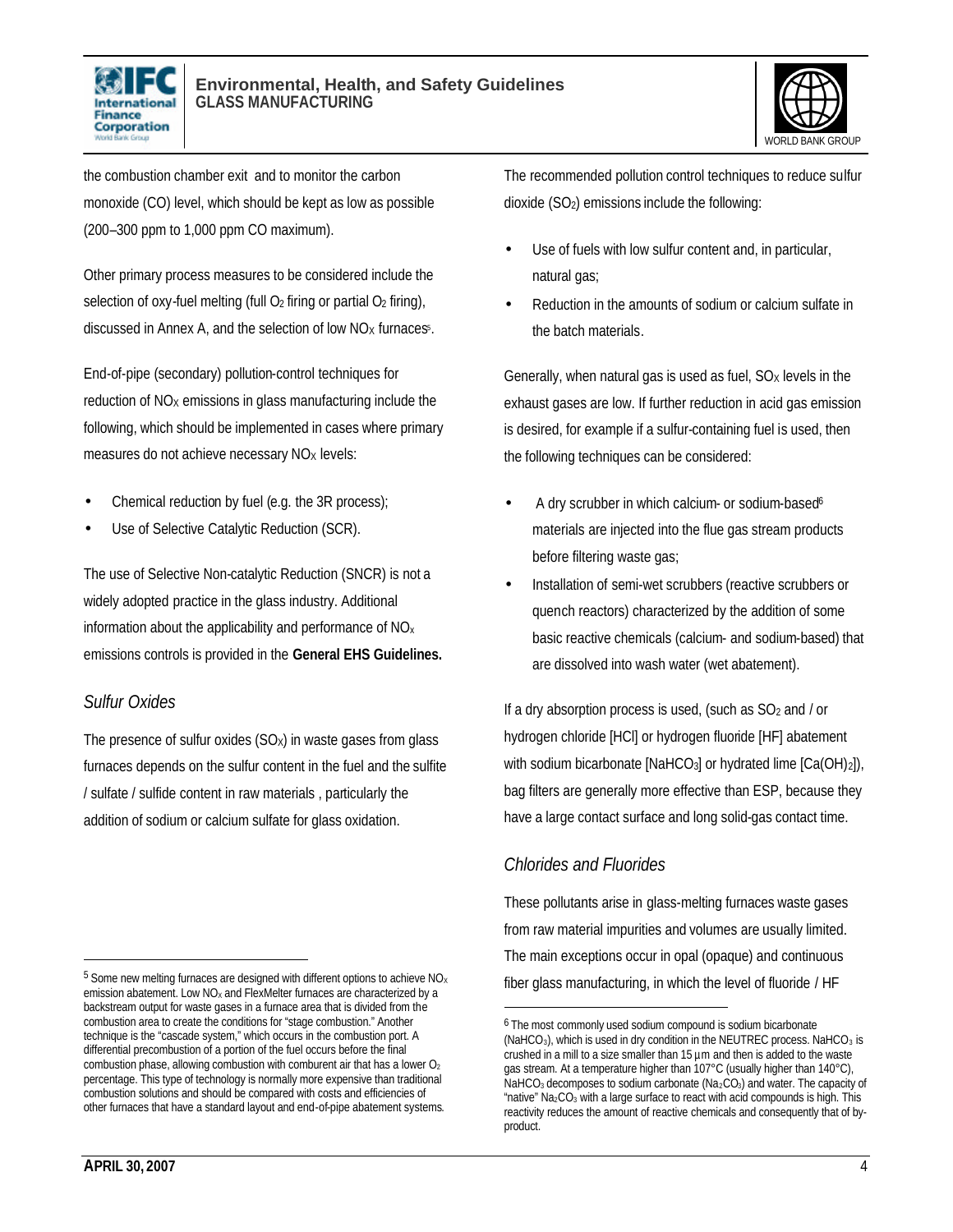



before mitigation can reach 1,000 mg/Nm<sup>3</sup> or more, through the addition of fluorspar to the batch. Dry and semi-dry scrubbing techniques are generally used to treat HF emissions. When the glass is particularly aggressive (e.g. opal due to fluorine presence), the use of an electric furnace is considered the preferred choice.

Except when making special glasses, the sources of HCl and HF emissions are normally related to impurities present in the raw materials (e.g. sodium or calcium chloride), and, less often, to the presence of small amount of calcium fluoride  $(CaF_2)$  in the batch. Both HF and HCl emissions may be controlled using the abatement techniques described above for abatement of SO<sub>2</sub> emissions.

#### *Metals*

Metal emission is an important issue in some sub-sectors (e.g. lead crystal and frits production), however, this problem is present in all other glass manufacturing sectors to a lesser degree. Heavy metals may be present as minor impurities in some raw materials, in cullet, and in fuels. Lead and cadmium are used in fluxes and coloring agents in the frit industry. Particulates from lead crystal manufacture may have a lead content of 20–60 percent. Special glass manufactures may release arsenic, antimony, and selenium (the coloring agent in bronze glass or decoloring agent in some clear glasses).

High-efficiency dust abatement techniques should be used for reduction of metal-containing particulate emissions. Gaseous metal emissions (e.g. if selenium is used) are contained through the installation of dry and semidry scrubbers in combination with dust abatement techniques.

### *Greenhouse Gases (GHG)*

Glass manufacturing is a significant emitter of greenhouse gases (GHG), especially carbon dioxide  $(CO<sub>2</sub>)$ . Production of 1 kg of glass in a gas-fired furnace generates approximately 0.6 kg CO2, of which 0.45 kg arise from fossil fuels combustion and 0.15 kg from dissociation of carbonate raw material (CaCO<sub>3</sub> and dolomite) used in the batch. The GHG production is directly linked with the type of glass, the type of fossil fuels used, process energy efficiency, and the use of cullet. Due to the high quality requirements of certain glass products (e.g. pharmaceutical and cosmetical products, laboratory or lighting products) the opportunity of cullet usage is restricted.

In addition to recommended management strategies for GHGs in the **General EHS Guidelines**, sector specific approaches to prevent and control GHG emissions include:

- Measures to increase energy efficiency (as described below);
- Use of low carbon content fuels (e.g. natural gas, where possible, instead of fuel oil or solid fossil fuels);
- Maximizing cullet use to increase energy efficiency and to limit the use of carbonate raw materials, especially in container glass production. Opportunities to use a high proportion of cullet in batch are particularly good when manufacturing green containers. Furnace energy use is typically reduced by 0.15–0.3 percent for each percent of cullet in batch.<sup>7</sup>
- Use of inverter-based variable speed drives with large combustion air and cooling air fans.
- Waste heat recovery from furnace flue gases: heat may be used for batch or cullet preheat (see below), or to provide hot or steam for space heating purposes. A developing technology is to recovery heat in the form of high-pressure steam which may be expanded in a turbine for power generation.

l  $^7$  In the European Union (EU) cullet use in container glass production varies from < 20 % to >90 %, with an EU average in the region of 48 %, and amber glass 25 – 60 %.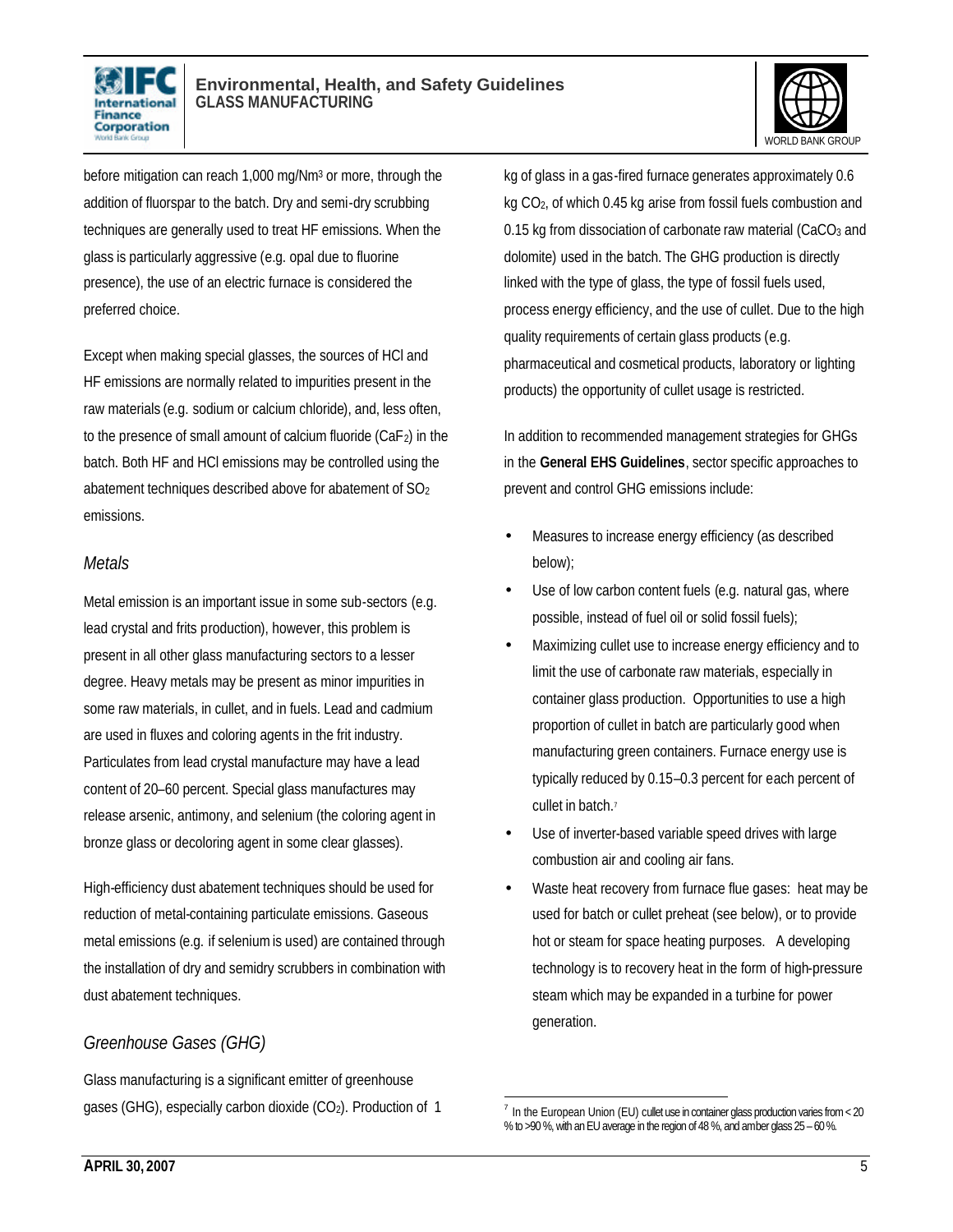



- Techniques for improving furnace efficiency include the following:<sup>8</sup>
	- o *Furnace size*: Furnaces rated at less than 50 tons / day output have high structural losses in relation to energy used in glass melting and are therefore inefficient;
	- o *Choice of melting technique*: Regenerative furnaces are more energy efficient than recuperative furnaces due to their higher preheat of combustion air;
	- o Adoption of enhanced insulation techniques and materials;
	- o Measures to control combustion;
	- o Maximization of cullet use;
	- o Preheating of batch and cullet before entry to the furnace by waste heat recovery from furnace flue gases.

#### **Wastewater**

#### *Industrial Process Wastewater*

The most significant water use occurs during cooling and cullet cleaning. Aqueous emissions will consist of contact cooling water system purges, cleaning waters, and surface water runoff. Closed-water process systems should be used to minimize losses. Amounts of liquid effluents discharged from glass manufacture are marginal in comparison with other industrial sectors and are limited to particular processes (e.g. hot gob quenching and water-cooled shears). Discharges may be affected by glass solids, some soluble glass-making materials (e.g. sodium sulfate), some organic compounds caused by lubricant oil used in the cutting process, and treatment chemicals (e.g. dissolved salts and water treatment chemicals) for the cooling-water system.

### *Process Wastewater Treatment*

Techniques for treating industrial process wastewater in this sector include oil water separators; flow and load equalization with pH adjustment; screening and sedimentation for suspended solids reduction using settling basins or clarifiers; multimedia filtration for reduction in non-settleable suspended solids; dewatering and disposal of residuals in landfills, or if hazardous in designated hazardous waste disposal sites. Additional engineering controls and pretreatment steps may be required to treat contact cooling water for metals, dissolved salts, organics and water treatment chemicals.

Management of industrial wastewater and examples of treatment approaches are discussed in the **General EHS Guidelines**. Through use of these technologies and good practice techniques for wastewater management, facilities should meet the Guideline Values for wastewater discharge as indicated in the relevant table of Section 2 of this industry sector document. Mechanical processing of glass should require recycling of process waters.

### *Other Wastewater Streams & Water Consumption*

Guidance on the management of non-contaminated wastewater from utility operations, non-contaminated stormwater, and sanitary sewage is provided in the **General EHS Guidelines**. Contaminated streams should be routed to the treatment system for industrial process wastewater. Recommendations to reduce water consumption, especially where it may be a limited natural resource, are provided in the **General EHS Guidelines**.

### **Solid Waste**

Most activities of the glass industry produce relatively low levels of waste. Solid waste is generated from glass manufacturing mainly in the shipping areas. Cleanup and maintenance in receiving areas can reduce this waste and allow material spills to be collected and added to the raw materials. Paving the

l

<sup>8</sup> EU BREF (2001).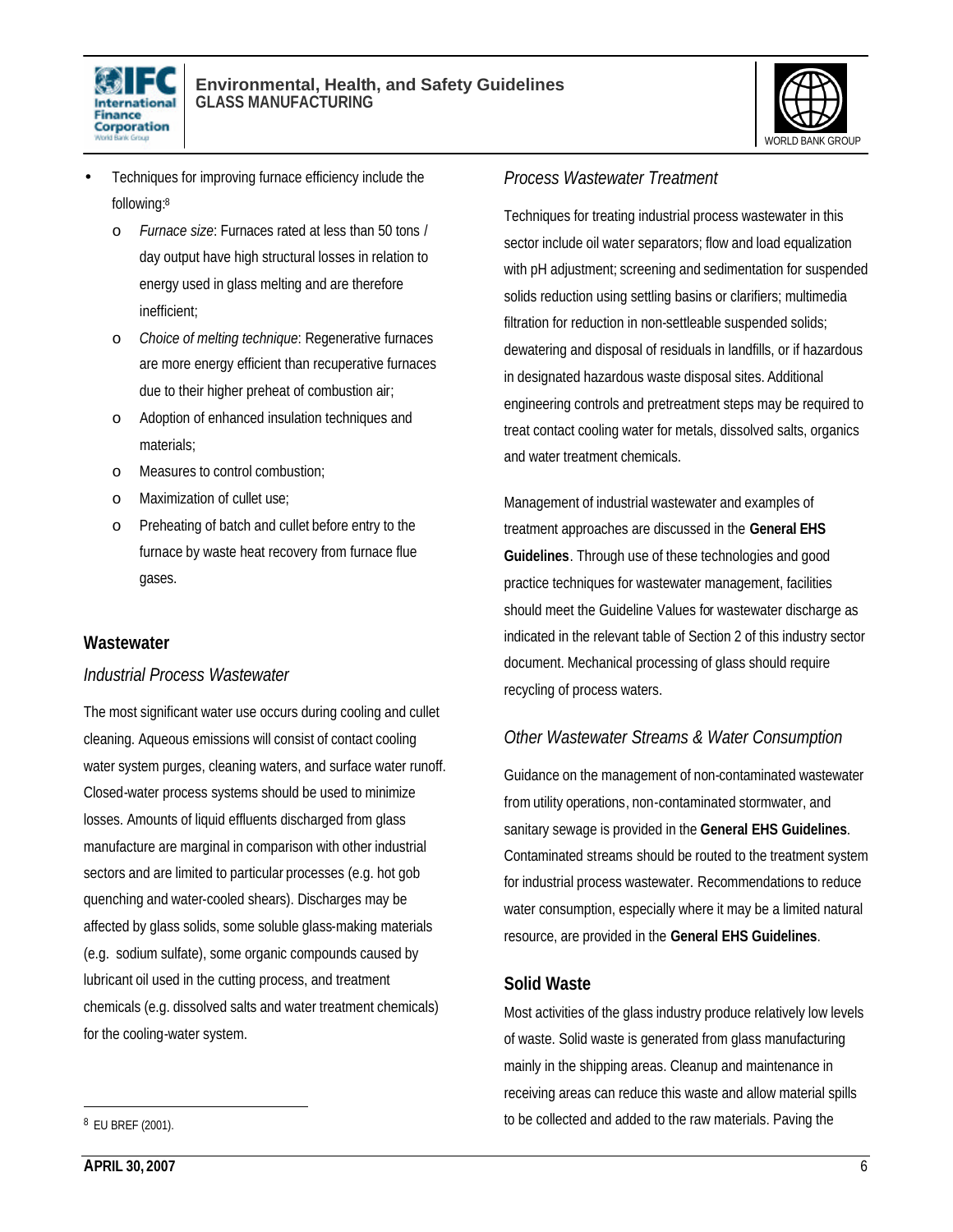



receiving areas allows for efficient and effective collection and cleanup and also allows spilled material to be adequately identified, segregated, and recycled into the process.

Solid-process residues deriving from the melting process include dust from regenerators (or recuperators) that is removed during mechanical or thermal cleaning, and waste-refractory materials from periodic furnace maintenance, repair, and decommissioning (about 500–2,000 tons / operation, usually conducted every 5–15 years), including refractories rich in chromium and zirconium. Other waste includes dust collected in abatement equipment.

Pollution-prevention opportunities include the following:

- Maximizing the use of cullet as a feedstock;
- Recycling refractory waste as a feedstock for brick manufacturing (this technique does not affect the quality of the final product);
- Replacing refractory bricks typically every 6–12 years (appropriate recycling of these materials presents a pollution-prevention opportunity that should be defined when furnace / forehearth rebuild and repair is implemented);
- Reusing collected dust in the batch, color permitting.

### **1.2 Occupational Health and Safety**

The most significant occupational health and safety hazards occur during the operational phase of glass manufacturing projects and primarily include the following:

- Exposure to heat
- Exposure to noise
- Exposure to respiratory hazards
- Physical hazards
- Electrical hazards

#### **Heat**

The principal exposure to heat occurs during the operation and maintenance of furnaces or other hot equipment. Prevention and control methods include the following:

- Minimizing the time required for work in high air temperature environments through the implementation of shorter duration shifts at these locations;
- To prevent excessive heat in the workplace, adequate ventilation and cooling air should be provided to displace fumes and dust away from the work stations;
- Making available and using, as needed, air- or  $O<sub>2</sub>$ -supplied respirators;
- Shielding surfaces where worker proximity and close contact with hot equipment is expected and using personalprotective equipment (PPE), as needed, including insulating gloves and shoes.

### **Noise**

Workers may be exposed to noise during glass manufacturing. Hearing loss (hypoacusia) is a typical occupational illness in this industry, especially for glass-container manufacturing. In the glass-container forming process, the high pressure in the cooling-mold process may create significant noise emissions. The noise level from glass-pressing machines can be as high as 100 decibels or more, potentially causing hearing impairment. Recommendations for preventing and controlling exposure to noise, including the use of hearing protection and other PPE, are discussed in the **General EHS Guidelines**.

#### **Respiratory Hazards**

### **(Dust, Fumes, and Toxic Compound Exposure)**

Occupational health risks in glass manufacturing may be related to the presence, in the workplace, of fine airborne PM. This PM may contain silica dust, deriving from silica sands and feldspar,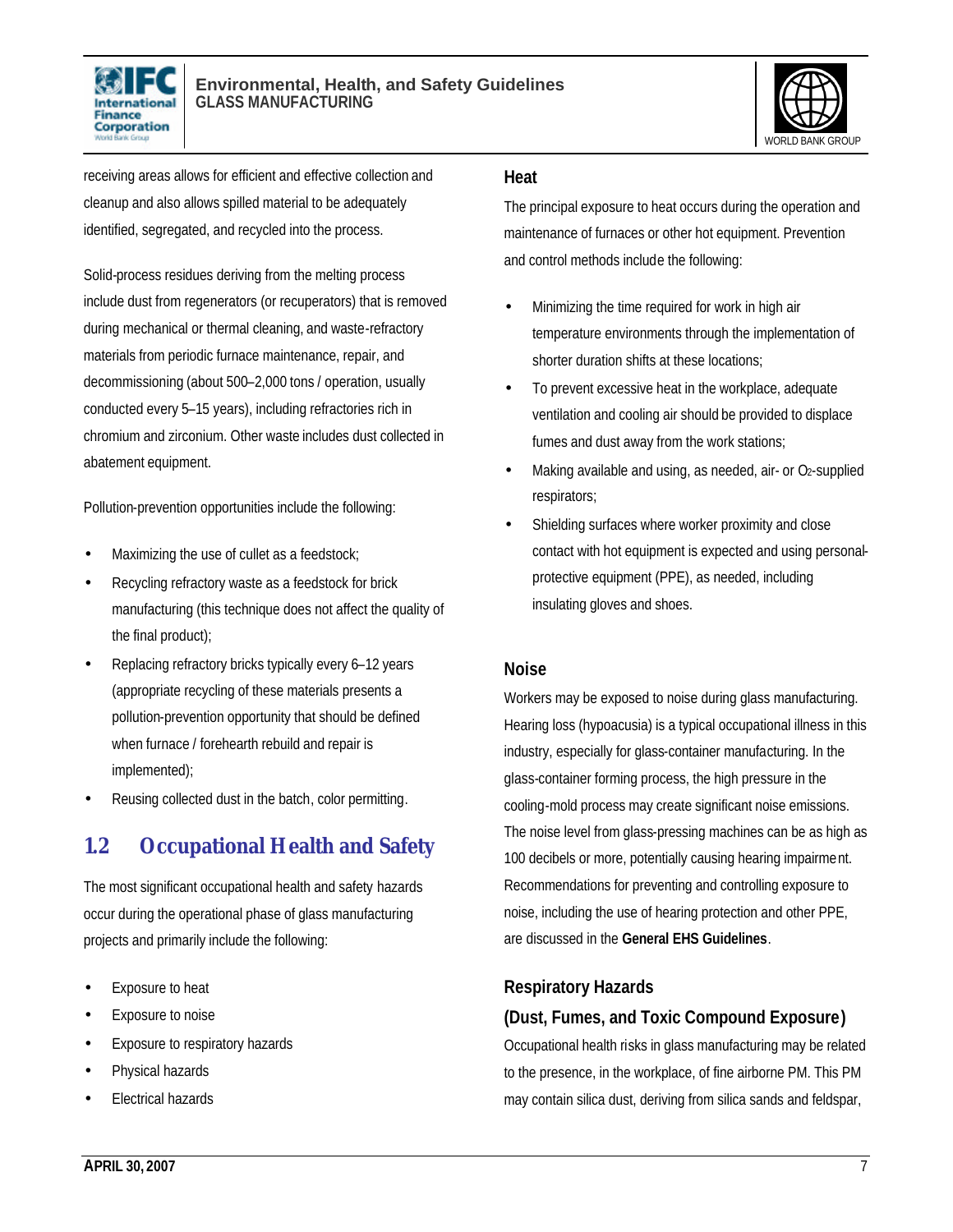



and sometimes toxic compounds (e.g. lead oxide, boron, arsenic, tin, nickel, cobalt). Workplaces in container and tableware facilities also typically contain oil fume and smoke arising from hot mold lubrication. Particulates deriving from the manufacturing of lead crystal can reach a lead content of 20–60 percent. Some special glass-manufacture processes may generate high levels of HCl, HF, arsenic, antimony, and selenium in the workplace.

Hot-surface treatment may use tin and titanium compounds, such as tin chloride or tin-chlorinated organic compounds, that may cause the emissions of dust rich in tin, titanium, and HCl. Methods to prevent and control exposure include the following:

- Segregating raw material storage and batch preparation areas from other operational areas;
- Implementing correct loading and unloading practices;
- Providing batch material transportation to the furnaces through covered conveyors / tubes;
- Using ventilation systems.

### **Physical Hazards**

Potential eye injuries from broken glass and flying glass particles are a common risk factor in glass manufacturing and should be prevented by universal use of safety glasses for all workers and visitors. Severe cutting injuries can arise if flat glass breaks during handling. Injury risk should be minimized by automation of flat-glass handling and provision of cut-resisting gloves and long aprons to workers who do handle flat glass.

### **Electrical Hazards**

Workers may be exposed to electrical hazards due to the presence of electrical equipment throughout glass manufacturing facilities. Recommendations to prevent and control exposure to electrical hazards are provided in the **General EHS Guidelines**.

## **1.3 Community Health and Safety**

Community health and safety impacts during the construction, operation, and decommissioning of glass-manufacturing plants are common to those of most large industrial facilities and are discussed in the **General EHS Guidelines**.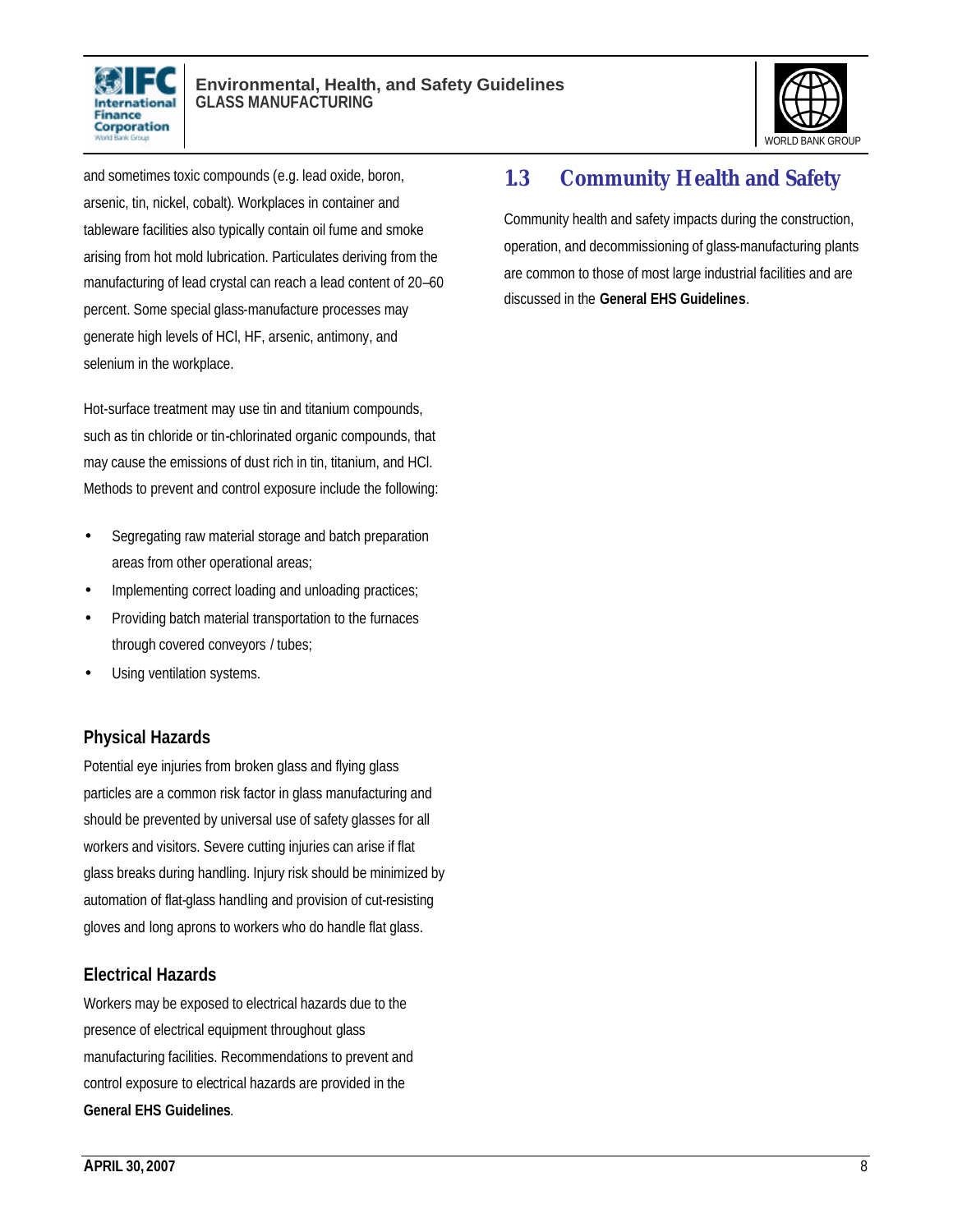



# **2.0 Performance Indicators and Monitoring**

### **2.1 Environment**

### **Emissions and Effluent Guidelines**

Tables 1 and 2 present emission and effluent guidelines for this sector. Guideline values for process emissions and effluents in this sector are indicative of good international industry practice as reflected in relevant standards of countries with recognized regulatory frameworks. These guidelines are achievable under normal operating conditions in appropriately designed and operated facilities through the application of pollution prevention and control techniques discussed in the preceding sections of this document. These levels should be achieved, without dilution, at least 95 percent of the time that the plant or unit is operating, to be calculated as a proportion of annual operating hours. Deviation from these levels in consideration of specific, local project conditions should be justified in the environmental assessment.

Effluent guidelines are applicable for direct discharges of treated effluents to surface waters for general use. Site-specific discharge levels may be established based on the availability and conditions in use of publicly operated sewage collection and treatment systems or, if discharged directly to surface waters, on the receiving water use classification as described in the **General EHS Guidelines**.

Emissions guidelines are applicable to process emissions. Combustion source emissions guidelines associated with steam- and power-generation activities from sources with a heat input capacity equal to or lower than 50 MWth are addressed in the **General EHS Guidelines** with larger power source emissions addressed in the **EHS Guidelines for Thermal Power**. Guidance on ambient considerations based on the total load of emissions is provided in the **General EHS Guidelines**.

| <u>a mara manazarta</u>                           |                    |                                     |  |  |  |
|---------------------------------------------------|--------------------|-------------------------------------|--|--|--|
| <b>Pollutants</b>                                 | <b>Units</b>       | <b>Guideline Value</b>              |  |  |  |
| <b>Particulates</b><br>Natural gas<br>Other fuels | mg/Nm <sup>3</sup> | 100 <sup>a</sup><br>50 <sup>a</sup> |  |  |  |
| SO <sub>2</sub>                                   | mg/Nm <sup>3</sup> | 700-1,500 <sup>b</sup>              |  |  |  |
| <b>NO<sub>x</sub></b>                             | mg/Nm <sup>3</sup> | 1,000                               |  |  |  |
| <b>HCI</b>                                        | mg/Nm <sup>3</sup> | 30                                  |  |  |  |
| <b>Fluorides</b>                                  | mg/Nm <sup>3</sup> | 5                                   |  |  |  |
| Lead                                              | mg/Nm <sup>3</sup> | 5                                   |  |  |  |
| Cadmium                                           | mg/Nm <sup>3</sup> | 0.2                                 |  |  |  |
| Arsenic                                           | mg/Nm <sup>3</sup> | 1                                   |  |  |  |
| Other heavy metals (total)                        | mg/Nm <sup>3</sup> | 5 <sup>c</sup>                      |  |  |  |

**Table 1. Air emission levels for glass mnfg.**

<sup>a</sup> Where toxic metals are present, not to exceed 20 mg/Nm<sup>3</sup>. To achieve dust emissions of 50 mg/Nm<sup>3</sup> installation of secondary treatments (bag filters or electrostatic precipitators) is necessary. Good operating conditions of the furnace and adoption of primary measures can achieve emission levels of 100 mg/Nm<sup>3</sup>. **b** 700 mg/Nm<sup>3</sup> for natural gas firing. 1500 mg/Nm<sup>3</sup> for oil firing.

c 1 mg/Nm<sup>3</sup> for selenium.

| Table 2. Effluent levels for glass mnfg. |              |                        |  |  |  |
|------------------------------------------|--------------|------------------------|--|--|--|
| <b>Pollutants</b>                        | <b>Units</b> | <b>Guideline Value</b> |  |  |  |
| pH                                       | S.U.         | $6 - 9$                |  |  |  |
| <b>Total suspended solids</b>            | mq/L         | 30                     |  |  |  |
| COD                                      | mg/L         | 130                    |  |  |  |
| Oil and grease                           | mq/L         | 10                     |  |  |  |
| Lead                                     | mg/L         | 0.1                    |  |  |  |
| Antimony                                 | mq/L         | 0.3                    |  |  |  |
| <b>Arsenic</b>                           | mg/L         | 0.1                    |  |  |  |
| <b>Fluorides</b>                         | mg/L         | 5                      |  |  |  |
| Boric acid                               | mq/L         | $\overline{2}$         |  |  |  |
| Temperature increase                     | $^{\circ}C$  | $<$ 3a                 |  |  |  |

**a** At the edge of a scientifically established mixing zone which takes into account ambient water quality, receiving water use, potential receptors and assimilative capacity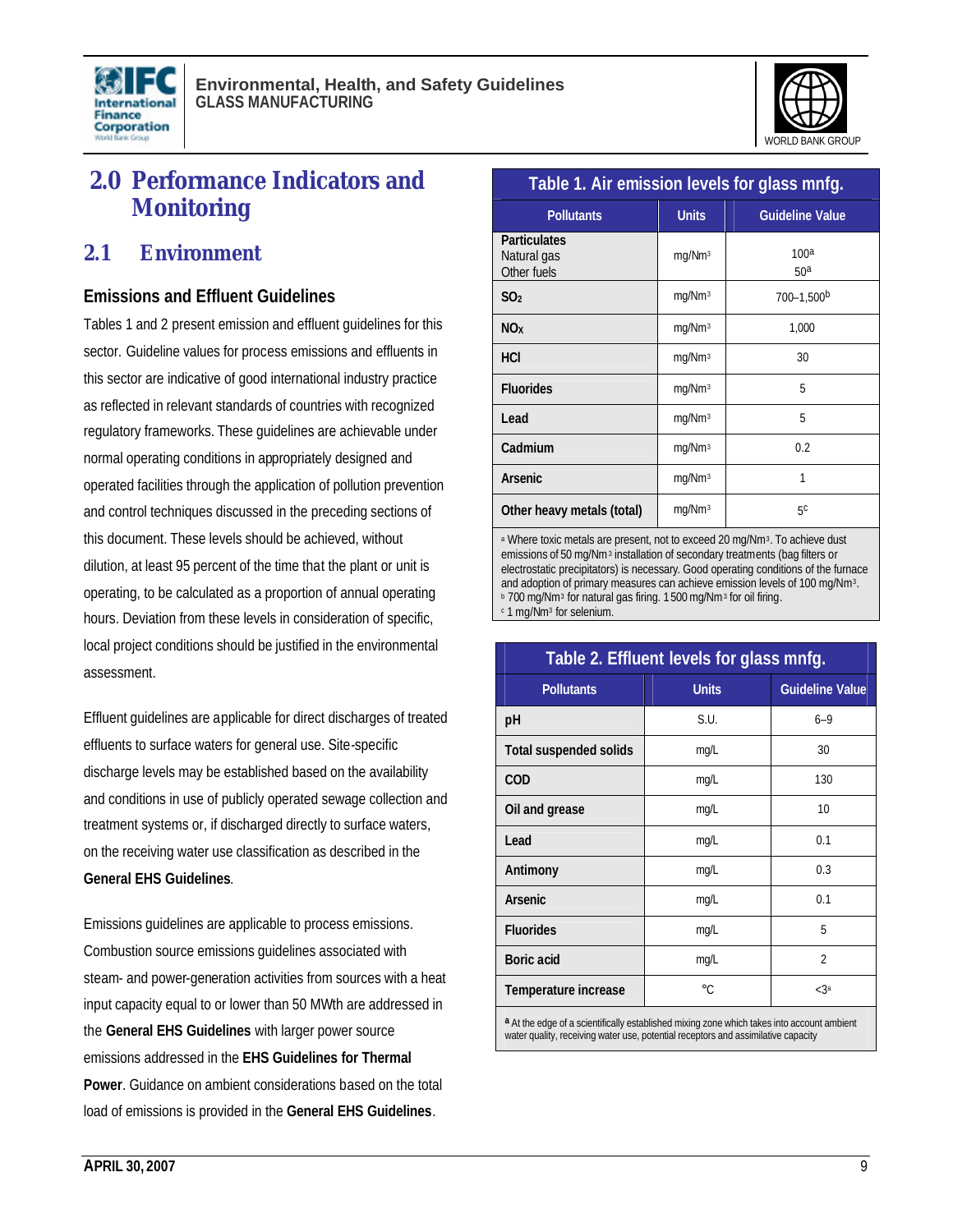



### **Environmental Monitoring**

Environmental monitoring programs for this sector should be implemented to address all activities that have been identified to

have potentially significant impacts on the environment, during normal operations and upset conditions. Environmental monitoring activities should be based on direct or indirect indicators of emissions, effluents, and resource use applicable to the particular project.

Monitoring frequency should be sufficient to provide representative data for the parameter being monitored. Monitoring should be conducted by trained individuals following monitoring and record-keeping procedures and using properly calibrated and maintained equipment. Monitoring data should be analyzed and reviewed at regular intervals and compared with the operating standards so that any necessary corrective actions can be taken. Additional guidance on applicable sampling and analytical methods for emissions and effluents is provided in the **General EHS Guidelines**.

### **Resource Use and Emission Loads**

Tables 3 and 4 provide examples of resource-consumption indicators for energy and water, in addition to emission-mass loads in this sector. Industry-benchmark values are provided for comparative purposes only, and individual projects should target continual improvement in these areas.

#### **Table 3. Resource and energy consumptiona,d**

| Inputs per unit of product                                                                                                          | Unit                            | <b>Industry</b><br>benchmark |
|-------------------------------------------------------------------------------------------------------------------------------------|---------------------------------|------------------------------|
| <b>Fuels</b><br>Specific fuel consumption for<br>container glass regenerative end<br>port furnaces with production > 200<br>ton/day | G.J/tonne<br>melted             | $3$ $9b$                     |
| Specific fuel consumption for float<br>furnaces with production 400-500<br>ton/day                                                  | G.J/tonne<br>melted             | 5.5                          |
| Specific fuel consumption for<br>borosilicate glass unit melters with<br>production 10-15 ton/day                                   | G.J/tonne<br>melted             | 9                            |
| Electricity<br>Specific electricity use                                                                                             | kWh/tonne<br>melted             | 110                          |
| Water<br>Water consumption per unit of<br>production                                                                                | m <sup>3</sup> /tonne<br>melted | 4C                           |

<sup>a</sup> The specific energy consumption is significantly related to the furnace dimensions, glass-production capacity, loading, age, and cullet utilization. Small furnaces and furnaces operating at less than nominal capacity are generally less energy efficient, since specific heat losses are high. The energy consumption is also dependent on glass quality (melt temperature), cullet percent, and furnace age. The lower range value provided is achievable by new furnaces and through maximization of cullet use, good insulation of the furnace, and good operating conditions (i.e., not excessive operating temperatures and good combustion control.) Fuel use figures assume no electric boost heating. Electricity use figures similarly exclude direct use in melting, but do include use in combustion air fans.

**b** Specific energy consumptions for regenerative furnaces and oxy-fuel furnaces without  $O<sub>2</sub>$  production and for container-glass productions are lower than consumptions for recuperative furnaces and for flat glass and tableware production.

**Values available for glass-fiber manufacturing** 

<sup>d</sup> In soda-lime glass manufacturing, a 10 percent increase in cullet allows reductions of energy consumption up to 3 percent ranging from 22 to 30 kcal/kg (0.09–0.13 GJ/ton)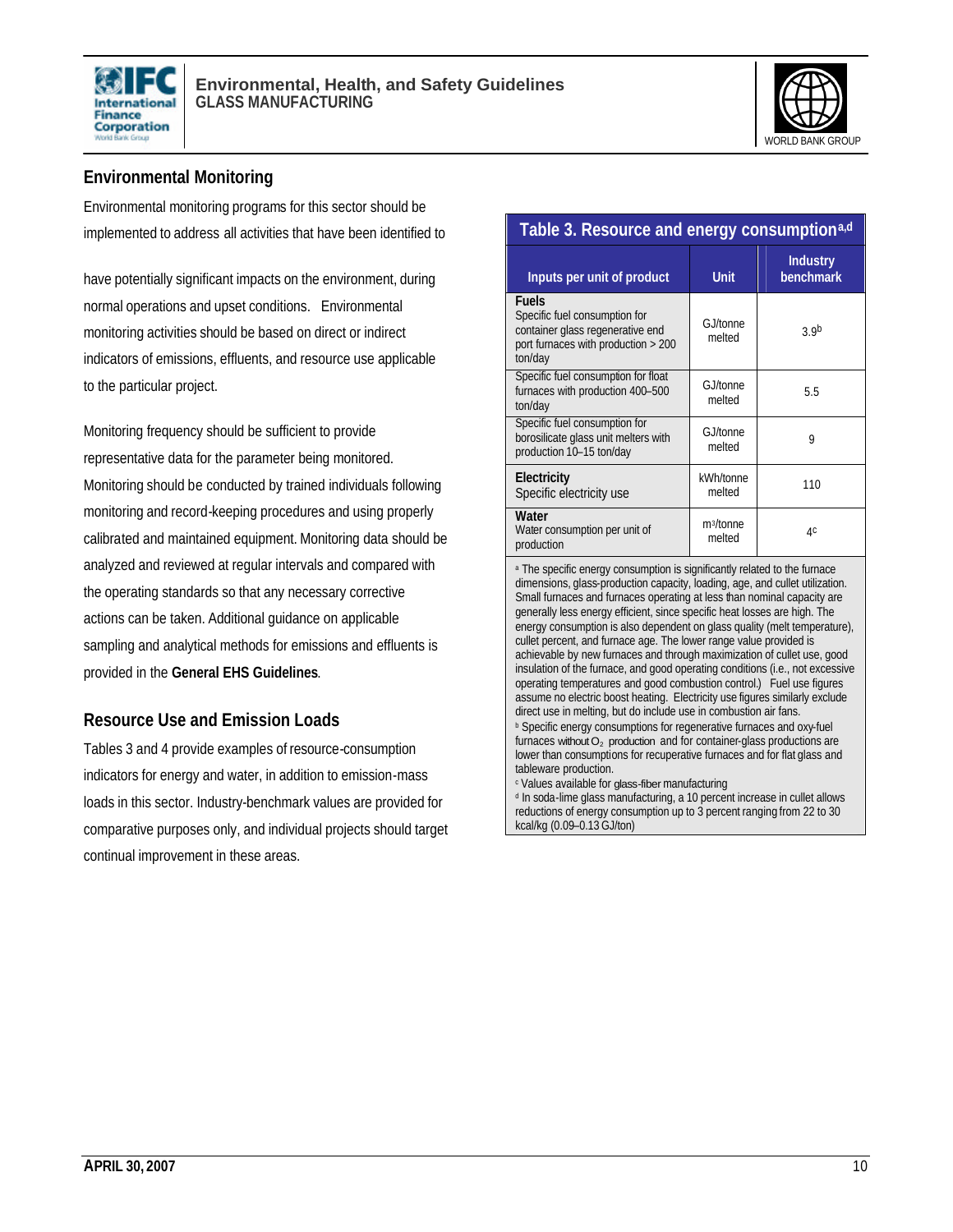



| Table 4. Emission load generation                                    |                          |                               |                              |  |  |
|----------------------------------------------------------------------|--------------------------|-------------------------------|------------------------------|--|--|
| <b>Outputs per</b><br>unit of<br>product <sup>a</sup>                |                          | <b>Industry benchmark</b>     |                              |  |  |
|                                                                      | <b>Unit</b>              | <b>Flat-glass</b><br>furnaces | Container-<br>glass furnaces |  |  |
| Particulate<br>matter                                                | kg/tonne glass<br>melted | $0.02 - 0.1$                  | $0.002 - 0.22$               |  |  |
|                                                                      | mg/Nm <sup>3</sup>       | $5.0 - 40$                    | $1 - 35$                     |  |  |
| <b>NO</b> <sub>x</sub>                                               | kg/tonne glass<br>melted | $1.1 - 2.9$                   | < 0.75                       |  |  |
|                                                                      | mg/Nm <sup>3</sup>       | 495-1,250                     | $<$ 400                      |  |  |
| SO <sub>x</sub>                                                      | kg/tonne glass<br>melted | $0.54 - 4.0$                  | $0.2 - 3.5$                  |  |  |
|                                                                      | mg/Nm <sup>3</sup>       | 200-1,700                     | 100-1,650                    |  |  |
| <b>HCI</b>                                                           | kg/tonne glass<br>melted | $< 0.01 - 0.08$               | $0.01 - 0.07$                |  |  |
|                                                                      | mg/Nm <sup>3</sup>       | $4.0 - 30$                    | $7 - 30$                     |  |  |
| <b>HF</b>                                                            | kg/tonne glass<br>melted | $< 0.002 - 0.01$              | $=0.02$                      |  |  |
|                                                                      | mg/Nm <sup>3</sup>       | $< 1.0 - 4.0$                 | $= 1 - 6$                    |  |  |
| <b>Metals</b>                                                        | kg/tonne glass<br>melted | < 0.001                       | < 0.001                      |  |  |
|                                                                      | mg/Nm <sup>3</sup>       | < 1.0                         | <1.0                         |  |  |
| a Data provided in European Union (2005) using primary and secondary |                          |                               |                              |  |  |

abatement techniques. The data covers both gas and oil fired furnaces.

# **2.2 Occupational Health and Safety**

### **Occupational Health and Safety Guidelines**

Occupational health and safety performance should be evaluated against internationally published exposure guidelines, of which examples include the Threshold Limit Value (TLV®) occupational exposure guidelines and Biological Exposure Indices (BEIs®) published by American Conference of Governmental Industrial Hygienists (ACGIH),<sup>9</sup> the Pocket Guide to Chemical Hazards published by the United States National

Institute for Occupational Health and Safety (NIOSH),<sup>10</sup> Permissible Exposure Limits (PELs) published by the Occupational Safety and Health Administration of the United States (OSHA),<sup>11</sup> Indicative Occupational Exposure Limit Values published by European Union member states,<sup>12</sup> or other similar sources.

### **Accident and Fatality Rates**

Projects should try to reduce the number of accidents among project workers (whether directly employed or subcontracted) to a rate of zero, especially accidents that could result in lost work time, different levels of disability, or even fatalities. Facility rates may be benchmarked against the performance of facilities in this sector in developed countries through consultation with published sources (e.g. US Bureau of Labor Statistics and UK Health and Safety Executive

### **Occupational Health and Safety Monitoring**

The working environment should be monitored for occupational hazards relevant to the specific project. Monitoring should be designed and implemented by accredited professionals<sup>13</sup> as part of an occupational health and safety monitoring program. Facilities should also maintain a record of occupational accidents and diseases and dangerous occurrences and accidents. Additional guidance on occupational health and safety monitoring programs is provided in the **General EHS Guidelines**.

 $\overline{a}$ <sup>9</sup> Available at: http://www.acgih.org/TLV/ and http://www.acgih.org/store/

 $\overline{a}$ <sup>10</sup> Available at: http://www.cdc.gov/niosh/npg/

<sup>11</sup> Available at:

http://www.osha.gov/pls/oshaweb/owadisp.show\_document?p\_table=STANDAR DS&p\_id=9992

<sup>12</sup> Available at: http://europe.osha.eu.int/good\_practice/risks/ds/oel/

<sup>13</sup> Accredited professionals may include Certified Industrial Hygienists, Registered Occupational Hygienists, or Certified Safety Professionals or their equivalent.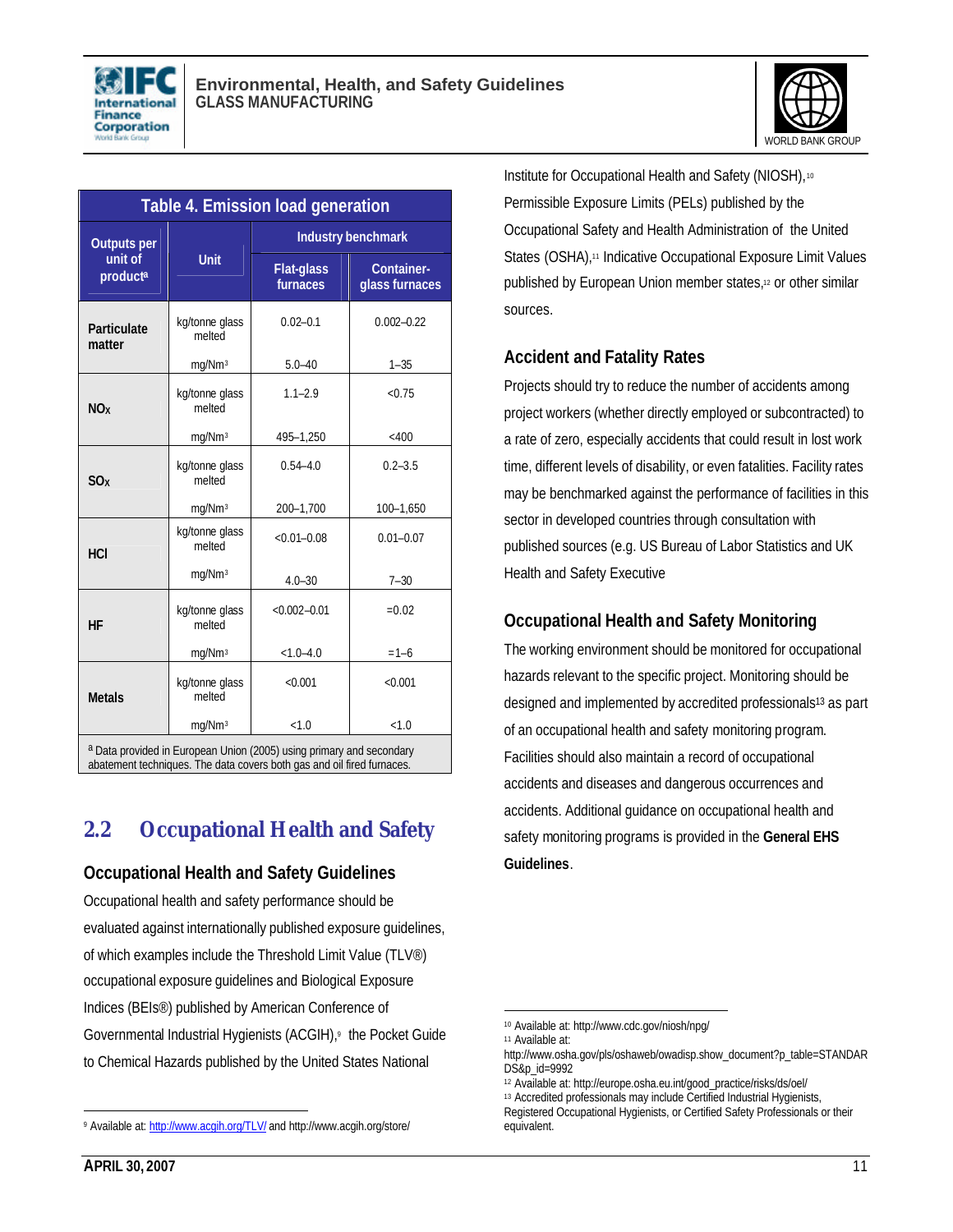



# **3.0 References and Additional Sources**

Australian Government. Department of the Environment and Heritage. 2004. Emissions Estimation Technique Manual for Glass and Glass Fibre Manufacturing — Version 2.0. Camberra, Australia.

European Commission. 2001. Integrated Pollution Prevention and Control (IPPC) Reference Document on Best Available Techniques in the Glass Manufacturing Industry. Sevilla, Spain.

European Union. 2005. Corinair. Emission Inventory Guidebook.

Eurosil. 2005. Potential Socio-Economic Effects of Setting an EU Occupational Exposure Limit for Respirable Crystalline Silica.

International Labour Organization (ILO). 2001. Safety in the Use of Synthetic Vitreous Fibre Insulation Wools. Geneva, Switzerland.

State of New Jersey, Department of Environmental Protection, Air Quality Permitting Program. 1997. State of the Art (SOTA) Manual for the Glass Industry Section 3.15. Trenton, New Jersey.

UNECE/EMEP Task Force on Emission Inventories and Projections. 2005. EMEP/CORINAIR Emission Inventory Guidebook — 2005. Glass Production. Activities 030314-030317 & 040613. European Environment Agency. Copenhagen, Denmark.

US Department of Labor, Bureau of Labor Statistics. 2003 and 2004. Nonfatal Occupational Injuries and Illnesses for Glass and Glass Product Manufacturing (Code 327200) and for Glass Container Manufacturing (Code 327213). Washington, DC.

US Environmental Protection Agency (US EPA). 2005. Standards of Performance for New Stationary Sources. Subpart CC – Standards of Performance for Glass Manufacturing Plants, 40 CFR Part 60. Washington, DC.

US EPA. 2004. National Emission Standards for Hazardous Air Pollutants. Subpart N – National Emission Standards for Inorganic Arsenic Emissions from Glass Manufacturing Plants, 40 CFR Part 61. Washington, DC.

US EPA. 1995a. AP-42 Section 11.15, Glass Manufacturing. Washington, DC.

US EPA, Office of Compliance. 1995b. Profile of the Stone, Clay, Glass and Concrete Products Industry. Sector Notebook Project. Washington, DC.

US EPA. 1995c. Glass Manufacturing Point Source Category. Subpart E – Float Glass Manufacturing Subcategory40 CFR Part 426. Washington, DC.

US EPA. 1995.40 CFR Part 426. Glass Manufacturing Point Source Category. Subpart H – Glass Container Manufacturing Subcategory, 40 CFR Part 426. Washington, DC.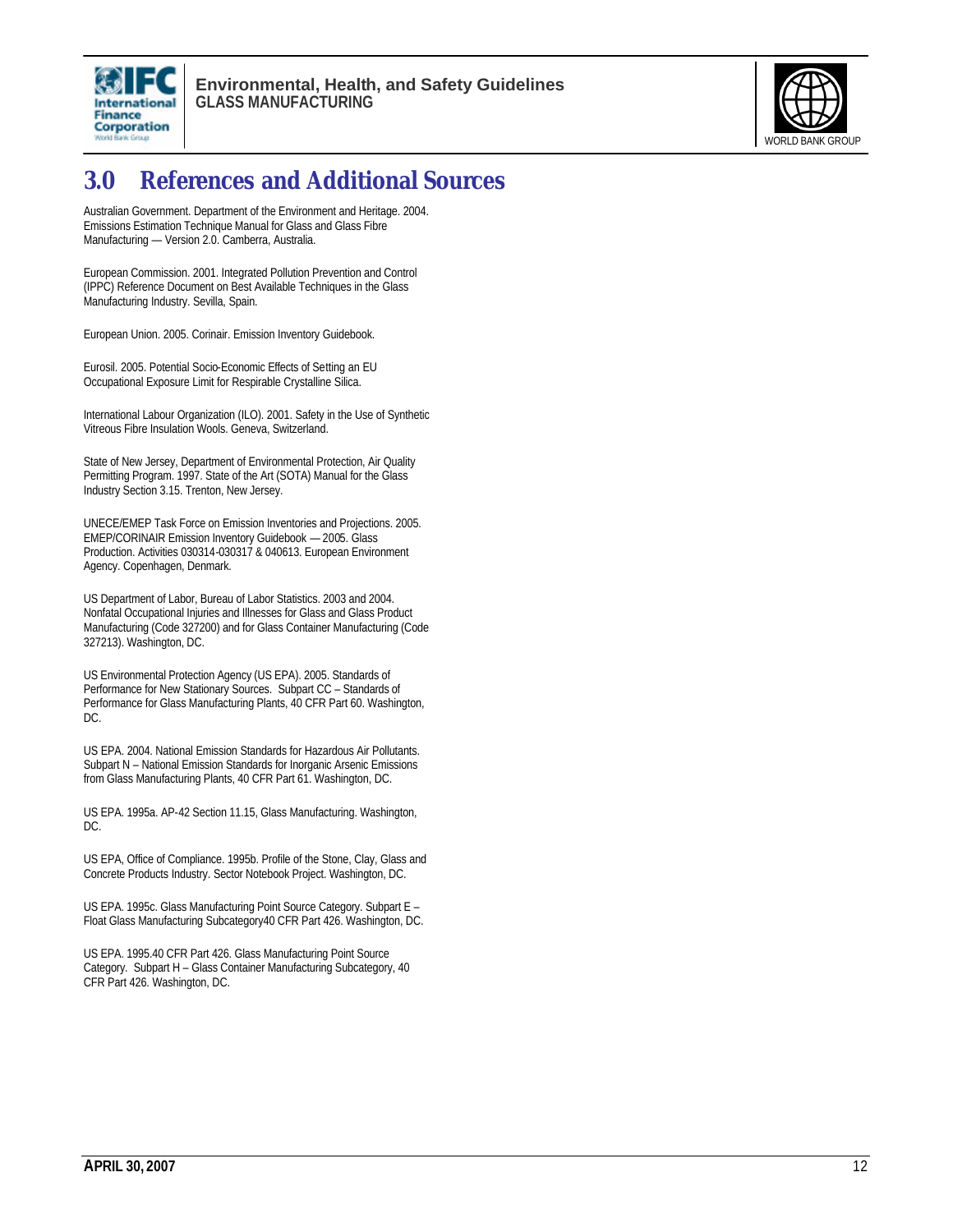



# **Annex A: General Description of Industry Activities**

The glass industry includes a variety of manufacturing facilities and products. It produces glass objects from a wide range of raw materials among which the most important ones are silica sand, glass cullet, and intermediate / modifying materials such as soda ash, limestone, dolomite, and feldspar. Raw materials availability is an important aspect in plant conceptual design and siting. The significant quantities of low-cost raw materials needed and the relatively low specific value of the manufactured products are fundamental factors in selecting a suitable plant location that reduces the transportation distances for the main raw materials and the products. This is particularly important in container glass manufacturing, which constitutes the largest glass industry sector.

More than 90 percent of the industry products are sold to other industries. Glass manufacturing is significantly dependent on the building construction sector, car manufacturing, and food and beverage industry. However, there are smaller volume sectors that produce high-value technical or consumer products. The special glass sector includes several subsectors like cathode ray and X-ray tubes, lighting glass (tubes and bulbs), glass for electronics and electro-technology, glass seals and insulators, borosilicate glass (pharmaceutical containers and cookware), ceramic glasses, optical glass, foam glass, brick and artistic glass.

Once sand, limestone, soda ash, and other raw materials are received, they are stored in separate bins. Before melting, the raw materials are transferred to a weighting and mixing system where they are mixed with cullet to ensure the necessary homogeneity. The mixture is conveyed to a batch storage bin where it is held until it is fed into the melting furnace. The melting furnace heats the raw materials to temperatures between 1,500°C and 1,650°C, which, through a sequence of chemical reactions, causes the materials to be transformed to

molten glass. The glass melt is "pulled" from the furnace and is thermally conditioned in the "forehearth" to ensure the best modeling characteristics in successive working phases. After the forming process, glass is annealed in the "lehr" to remove unwanted stress from the formed glass, which is followed by an inspection and testing phase. The final packing phase prepares the finished product for storage or transportation. A typical glass manufacturing process is illustrated in Figure 1-A.

### **Raw Materials**

Different glass sub-sectors and the individual plants use a wide range of raw materials. The main raw materials include glassforming materials (e.g. silica sand, cullet), intermediate / modifying materials (e.g. soda ash, limestone, feldspar, and dolomite), and coloring / decoloring agents (e.g. chromites, iron oxide, cobalt oxide, selenium, and zinc selenite). For the manufacturing of special and technical glass, lead oxide, potash, zinc oxide, and other metal oxides are used. Refining agents include arsenic and antimony oxide, nitrates, and sulfates. Three to four raw materials represent more than 95 percent of the raw materials used by the glass manufacturing industry (sand, soda ash, limestone and dolomite), however, several raw materials are used in glass-forming materials, intermediate and modifying materials, and coloring agents.

### **Energy Consumption and Fuels**

Glass manufacturing is an energy-intensive activity and it is critical to adopt energy efficiency measures, particularly in the design phase of the melters. The melting process is the most energy-intensive phase, involving between 60 and 80 percent of total energy consumption of glass manufacturing. The furnace characteristics (in particular, type and size) affect the specific energy performance. Other energy users in glass manufacturing are forehearths, the forming process, annealing, and factory heating among others. Combustion and cooling air fans are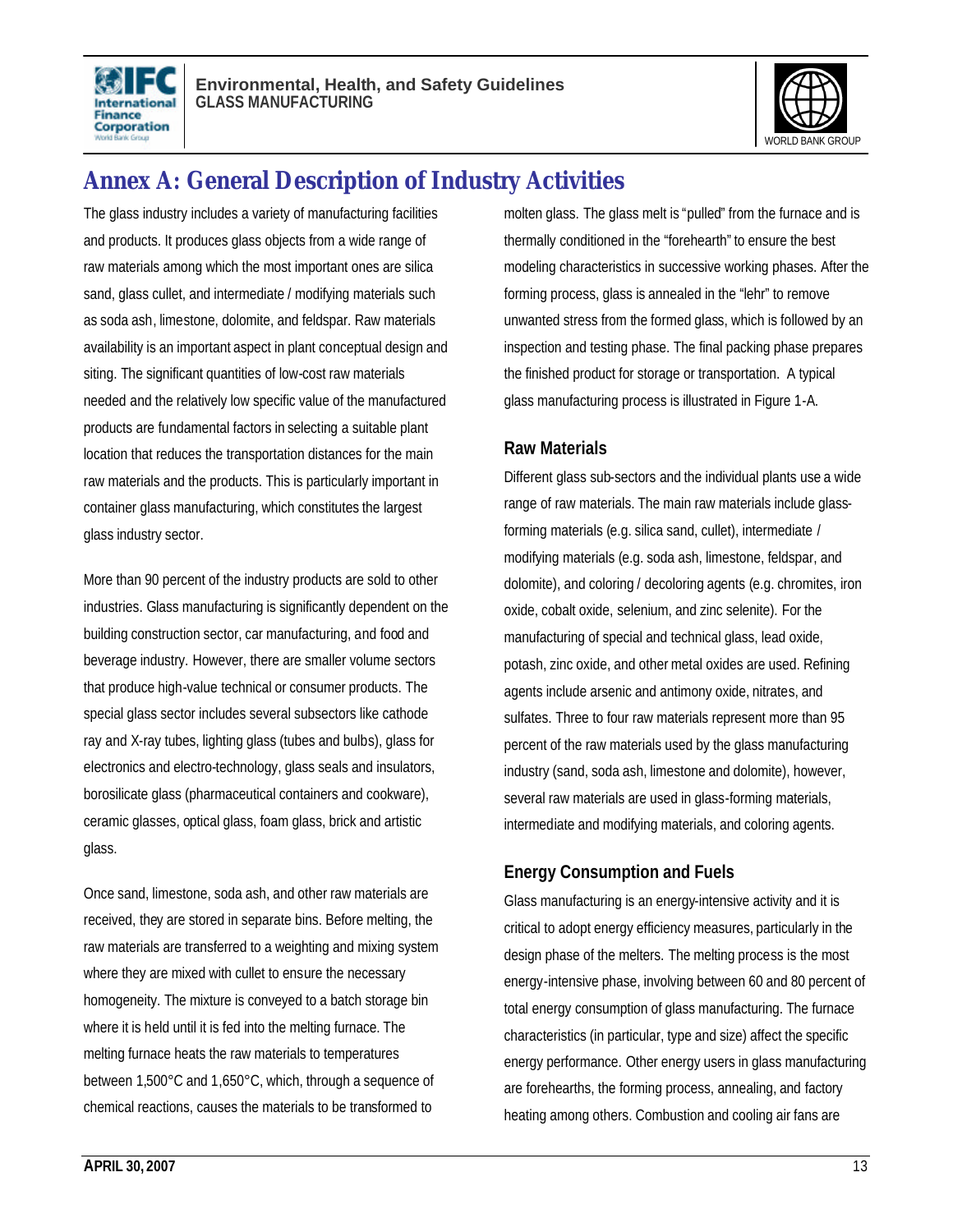



significant electricity users. Benefits in reducing energy consumption and air emissions per unit output can be obtained from actions aimed at reducing the product weight, particularly for container glass. This can be achieved through design optimization, forming process optimization and implementation of post-forming treatments.

### **Melting Process**

The choice of energy source, heating technique, and heat recovery method are central to the design of a glass-melting furnace. These choices are some of the most important factors affecting the environmental performance and energy efficiency of the melting operation and, therefore, the energy efficiency of the overall glass production process. Glass-melting furnaces are categorized by their fuel source and method of heat application into the following four types: regenerative, recuperative, unit melter, and electric melter. The recuperative, regenerative, and unit melter furnaces can be fueled by gas, oil or pulverized solid fuels. The fuels used are an important factor in terms of GHG, particulate and  $SO<sub>2</sub>$  emissions. The decision on the fuels to be used should consider environmental aspects in the context of the plant site.

### *Regenerative Furnaces*

These furnaces utilize paired regenerative heat recovery systems to preheat combustion air. Burners are usually positioned in or below combustion air / waste gas ports. The furnace fires on one side at a time. Hot furnace flue gases pass though and heat refractory material in the regenerator chamber. After an appropriate time, the firing is reversed and inlet combustion air passes through the hot regenerator chamber that was previously heated by the waste gases. Preheat temperatures are normally between 1,100°C and 1,350°C yielding the highest thermal efficiency for fossil fuel fired furnaces.

There are two types of regenerative furnaces, cross-fired and end-fired. The cross-fired regenerative furnaces have combustion ports and burners positioned along the sides of the furnace, while the regenerator chambers are located on either side of the furnace. The end-fired furnaces have the two regenerator chambers situated at one end of the furnace and they each have a single port. End-fired (or end-port) furnaces are used most often in small applications, because they have more compact dimensions and utility, and lower heat losses, energy consumption, and constructions costs. However, they are characterized by a U-shape flame from one regenerator chamber to the adjacent one, which is problematic in "covering" large glass surfaces (maximum surface size is about 110–120 m2 and about 400–450 ton / day of pull). For large glass surfaces, cross-fired (or side-port) furnaces are preferred. Almost all of the furnaces used for flat glass manufacturing have side ports.

### *Recuperative Furnaces / Unit Melter Furnaces*

Recuperative furnaces use metallic heat exchangers for heat recovery, with continuous preheat of combustion air by the waste gases. Material properties limit air preheat temperatures to approximately 750°C to 800°C, but there are innovative furnaces, still in the testing phase, which allow preheat to 900°C and higher. Because of the lower air preheat temperatures, the specific melting capacity (per unit of melter area) of these furnaces is around 30 percent lower than for regenerative furnaces. This type of furnace is primarily used in operations that need high flexibility and have limited initial capital outlay. In small operations, the use of regenerators is economically not viable. Recuperative furnaces are usually adopted for small capacity installations, although high-capacity furnaces (up to 400 tons per day) also exist. Unit melter (or direct-fired) furnaces are not necessarily equipped with recuperators, but currently most are. Recuperative and unit melter furnaces typically require limited earthwork for their installation.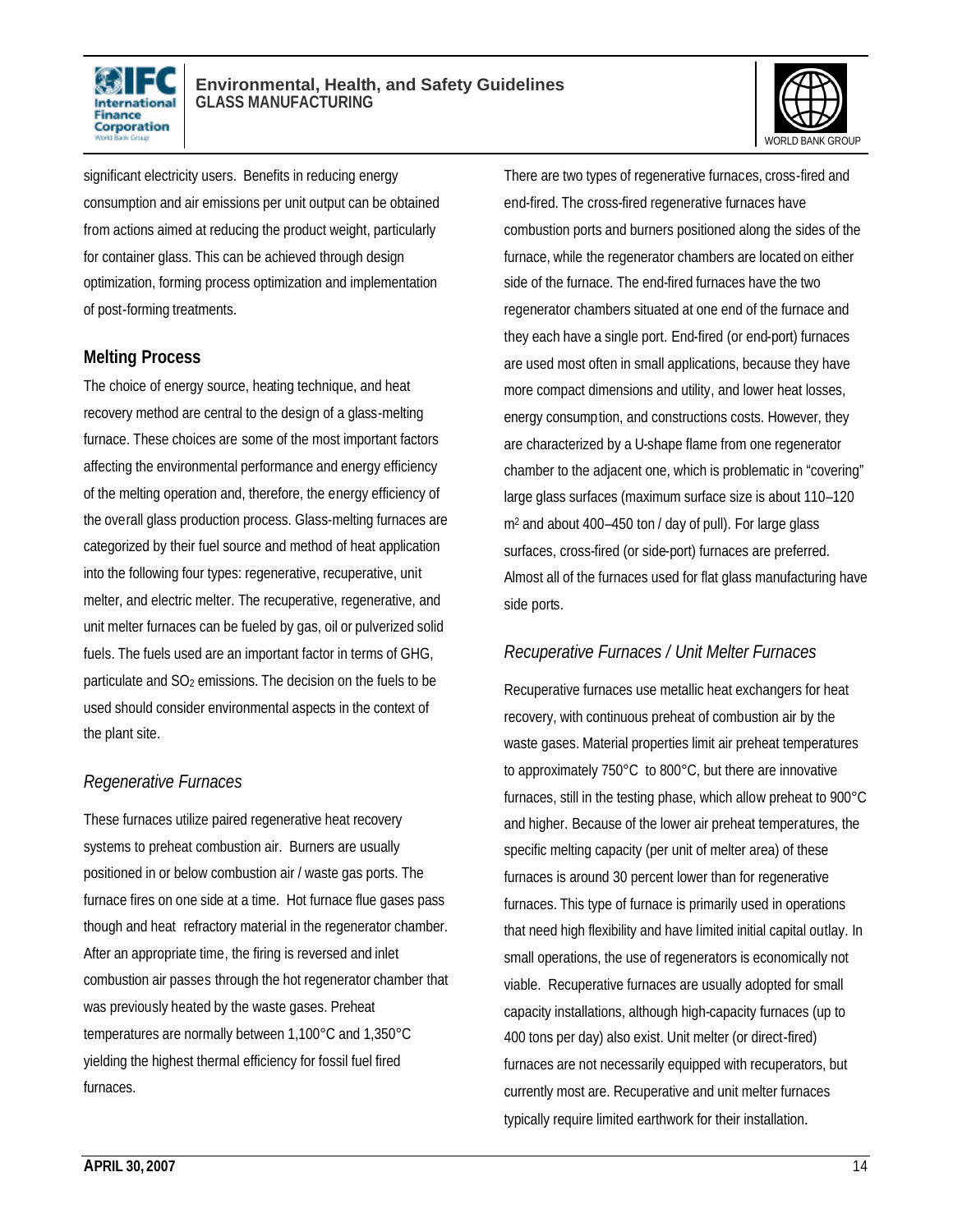



### *Oxy-fuel Furnaces*

Oxy-fuel melting involves the replacement of combustion air with oxygen. The elimination of nitrogen from the combustion atmosphere reduces the volume of the waste gases and the use of heat recovery systems is avoided. Furnace energy use is reduced because the system heats oxygen rather than air (which is 80 percent nitrogen) to combustion temperatures. Some oxy-fuel furnaces use waste gases to preheat batch materials and cullet. The specific  $NO<sub>x</sub>$  production (kg / kg glass) is significantly reduced, but, because of the reduced flue gas flows,  $NO<sub>x</sub>$  concentrations will be much higher than normal. Oxyfuel furnaces have a basic design similar to unit melters, characterized by multiple lateral burners and one waste gas exhaust port. Their implementation should carefully consider cost trade-offs, as discussed in the next section.

### *Electric Furnaces*

Electric furnaces consist of a refractory melting structure, having electrodes inserted either from the side, the top, or more commonly the bottom of the furnace. The electric furnaces are commonly small and particularly used for special glass. Electric heating eliminates the formation of combustion by-products with the replacement of fossil fuels and batch carry-over and therefore, furnace emissions are greatly reduced. Also, electric furnaces may be substantially sealed, and so are preferred when air emissions from batch are particularly polluting.

### *.Discontinuous Batch Melters*

These melters are used when smaller amounts of glass are needed, especially in situations in which the glass formulation changes regularly. Pot furnaces or day tanks are used to melt batches of raw material. Some melters employ simple recuperators, having concentric cylindrical geometry and reaching preheating air temperatures of 300°C to 400°C.

However, most of these furnaces do not have preheating air systems installed.

### *Electric and Oxygen Boosting*

Totally electrically heated furnaces exist, but more often electric "boost" heating is used to supplement heating from fuel combustion in regenerative or recuperative furnaces. Electric boosting creates the conditions needed to heat particular zones of glass in which heating with normal flame (bottom flame) proves to be difficult or a specific temperature profile is wanted. Electric energy can also be used when a short–term production increase is needed or to increase furnace output beyond that achievable without major rebuild. The typical electric energy amount in electric boosting is between 4 and 10 percent of the total energy used. Similarly, oxygen boosting (replacing combustion air with oxygen in a limited number of burners) Is used to increase furnace output under certain circumstances. Usually 10 to 30 percent of combustion air is substituted with oxygen.

Oxy-fuel and electric furnaces show consistent reductions in furnace fuel usage, and because waste heat recovery systems are not necessary with the substantially reduced waste gas volume, often also in investment costs. However, a correct balance of economical, energy and environmental aspects of these technologies should account for the energy and environmental aspects related to oxygen and electricity production. The relative cost of electricity and fossil fuel is the major issue pertaining to the economic viability of these techniques, and must be considered on a case-by-case basis.

.